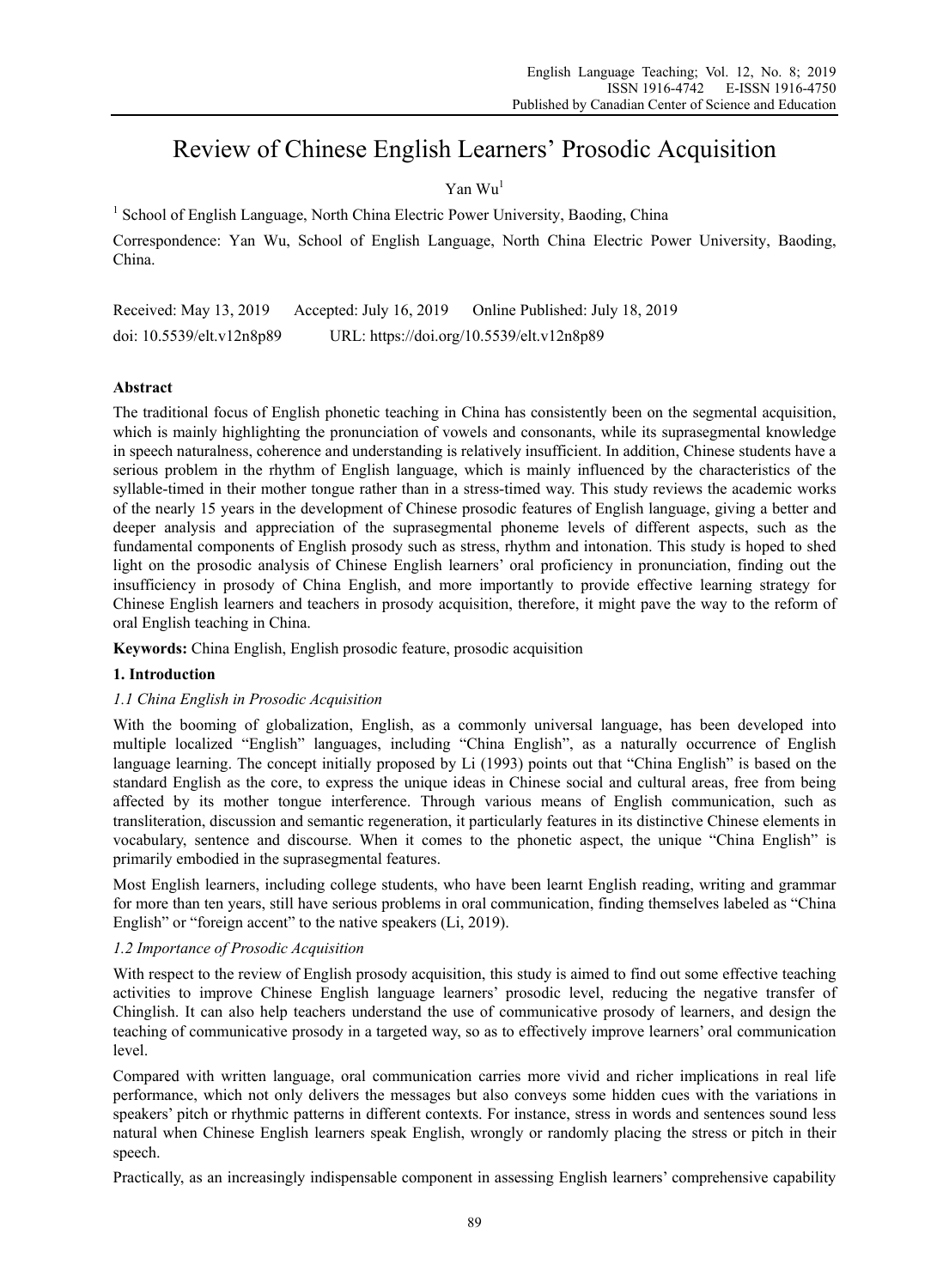of spoken English, prosodic analysis has gained a growing attention among educators and learners. Due to the fact that English and Chinese are categorized into two different language systems, with their sound structure and rhythm patterns being quite different, it is understandably challenging for Chinese English learners to acquire prosodic features and employ stress, rhythm and intonation patterns in their speech to make themselves easy to be understood (Calet, Simpson, & Defior, 2015). This does not only occur to Chinese students, but also to English teachers in schools, ranging from elementary schools to high educational institutions, because in most test-oriented educational background, the prosodic features seem to go unnoticed in written language teaching and acquisition.

## **2. International Research on the Prosodic Features**

Prosody, as a term used in suprasegmental phonetics and phonology, refers to the variations in pitch, loudness, tempo and rhythm (Crystal, 2008), which is widely employed to reflect the components of language in terms of its acoustic and rhythmic effects. There has been an upward tendency in recognition of its cardinal significance in oral speech in recent years, and it manifests the features of groups of syllables, words and phrases, such as thought groups in speech, with variations in stress, rhythm, intonation, reduction and assimilation or liaisons, all of which would shape the feature of English quite distinct from China English, thus helping it be easily understood or comprehended by native speakers.

## *2.1 Stress*

Stress is referred to loudness, length, and higher pitch of individual syllables (Roach, 2009). It represents the extra strength or energy when delivering syllables in English, describing the varied positions of pitch in a word or sentences, or it can be simply referred to the duration of the lengthened vowel with amplified volume.

Native speakers, more often relying on the stress and rhythm, tell the meaning in real life communication by conveying the feeling or message in stress. For instance, the shift of meaning in the following sentences can be achieved with the change of its stress location.

- (a) Seyit lost the PUPPY yesterday?
- (b) SEYIT lost the puppy yesterday?

In (a), the speaker placed the stress on the word of "puppy", exhibiting his doubt on the puppy he lost, while in (b) the stress shifts to "Seyit" which means the speaker is surprised that Seyit, rather than anyone else, got the baby dog lost.

In addition, English is a non-tone language, so speakers can only depend on stress to express the minute changes in tones and meaning.

#### *2.2 Rhythm*

Rhythm refers to the perceived regularity of prominent units in speech (Crystal, 2008). English, as a stress-timed language, is timed by the syllables we stress, and it is irregular in rhythm, which means syllables constitutes the basis of the rhythmic beat and individual syllables tend to be more evenly timed, while Chinese is the typical syllable–timed language.

## *2.3 Intonation*

Intonation refers to pitch patterns in spoken English to convey strong thoughts and varied feelings, which is shown in acoustic features such as pitch, intensity, duration, pause, loudness, speech rate and voice quality (Cruttenden, 2001). Intonation can be understood as the grammar of speech, expressing the hidden feelings or meaning with the variations of rising and falling pitch, displaying the musicality of the language. Meanwhile, it can be also seen to tell the hearers whether the speaker has finished his sentence or not with falling tone or rising tone. Sometimes with the change of tones, topic can be shifted with the pitch range of the beginning of a sentence on the rise.

Recently, most Chinese English learners' spoken level vary with different accents, but generally carrying strong isolated segmental characteristics due to the lack of prosodic feature training.

In stress, China English sounds shorter in terms of duration of vowel in stressed syllables compared with the native speakers, while spend more time on uttering consonants than vowel in stressed syllables. Meanwhile, Chinese English learners tend to distribute the same duration to stressed and distressed syllables with no difference in between. Moreover, no variation in pitch in stressed syllables, making China English to be a typical monotone, unnatural, robotic English. In rhythm and intonation, mainly affected by mother tongue, Chinese students often fail to notice the differences of stress-timed English language, or even wrongly stress the wrong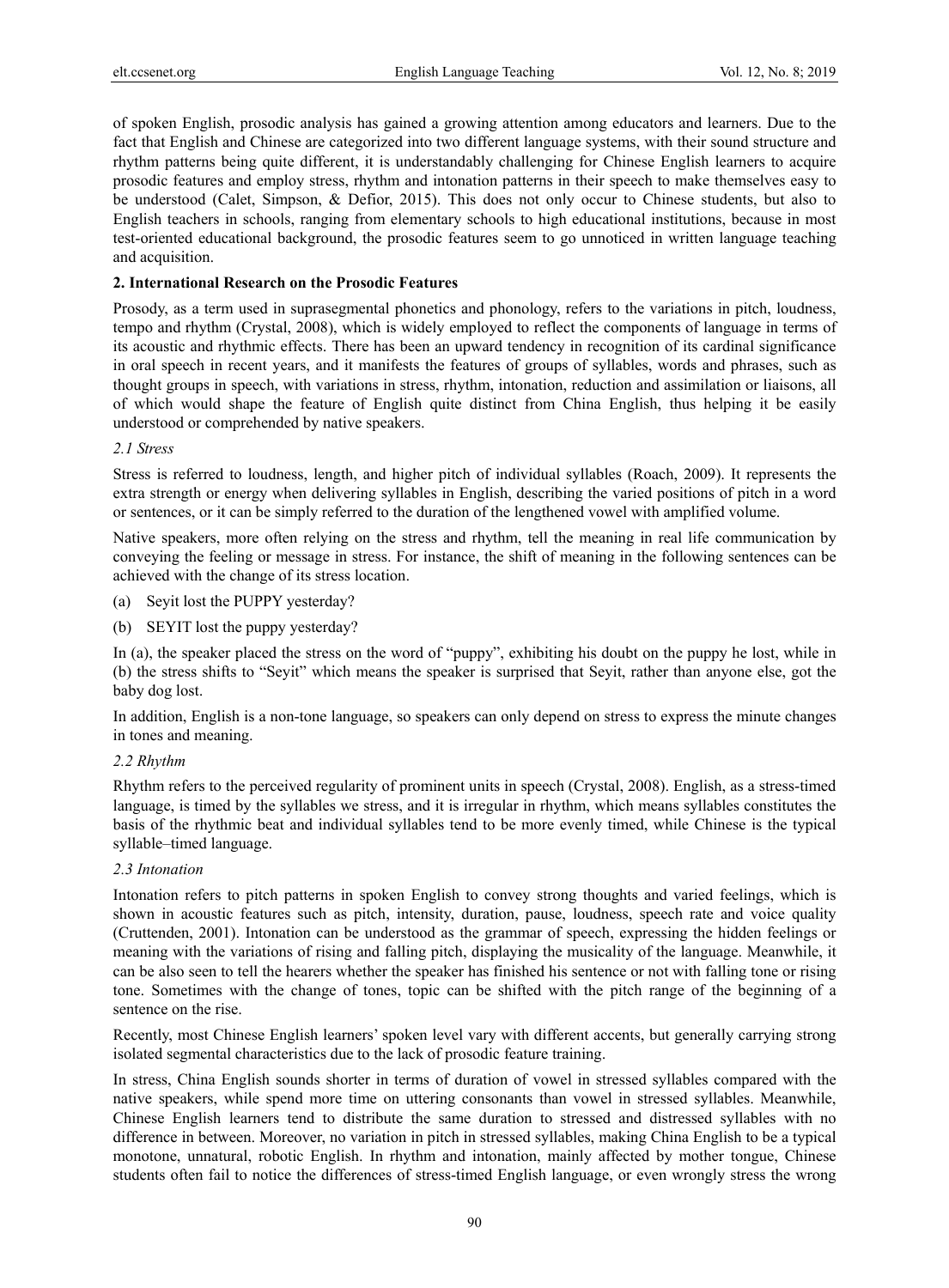syllables, making the speech sound perplexing and confusing.

#### *2.4 Prosody Features*

With the big picture of how fundamental components of prosody features of spoken English, we can easily come to the more explicit table with major features illustrated as below:

| Stress, Rhythm and Intonation in Phonological Structure |             |                                           |
|---------------------------------------------------------|-------------|-------------------------------------------|
|                                                         | stress type | lexical stress                            |
|                                                         |             | sentence stress                           |
| <b>Stress</b>                                           |             | adding rhythm to sentences                |
|                                                         | function    | producing rhythmic unit in sentences      |
|                                                         |             | stress-timed                              |
|                                                         | rhythm      | syllable-timed                            |
| Rhythm                                                  | type        | mora-timed                                |
|                                                         |             | adding peaks and valleys to sentences     |
|                                                         | function    | producing variation in strength and speed |
|                                                         |             | falling tone                              |
|                                                         | intonation  | rising tone                               |
|                                                         | type        | falling-rising tone                       |
| Intonation                                              |             | rising-falling tone                       |
|                                                         |             | conveying feelings                        |
|                                                         | function    | exchanging information                    |

| Table 1. Prosody in English in terms of phonological structure |  |
|----------------------------------------------------------------|--|
|----------------------------------------------------------------|--|

#### **3. National Research on the Prosodic Features**

In linguistics, the major task of English teaching on phonological acquisition is more focused on segmental knowledge, providing the English learners with wide access to certain courses in pronunciation acquisition in China, which absolutely facilitate the grasp of most segmental phoneme skills and techniques. Of course, due to the negative migration interference of the native language, it takes an extra effort to master some errant phonemes. Particularly, the sound of some diphthongs and short vowels in English is a place where many students have to pay more attention to and needs to be improved. Most of the English major students spend years on segmental knowledge acquisition, which mainly focuses on pronunciation of single vowels and consonants as well as the acquisition of consonants and liaison such as swallowing the sound, and have achieved a considerable effect (Wen, 2008). During the past decade, there have been an abundance of research conducted in this area, and the segmental teaching materials on the market outnumber the super segmental ones, which can signify the presence of disparity of its importance English language research.

In terms of prosodic acquisition, the recent decade has also seen a gradual increase of research emphasis, with the majority of exploration into the prosodic features of stress shift, rhythm patterns, tone awareness, and metrical pattern of the indicators of learners in English reading and so on. One of the outstanding researchers, Chen Ye, has conducted a systematic study on the intonation, stress repetition, rhythm and classification of the system. With the technological assistance of Ramus delta and %V research methods by means of experimental phonetics, her research, mainly reveals the change trend of tone mode, finding that Chinese English learners are mainly possessed with a negative increasing trend mode in intonation with too much falling tone. Learners fail to realize the important role of phonetics in the semantic study (Chen & Wang, 2015).

Follow-up studies include time rate effect in prosodic features acquisition, incorporating the frequency effect research conducted from the metrical structure division, accent and pitch movement aspects, and finding that the input frequency is of more significant influence on student metrical structure of acquisition compared with the output frequency; there is no significant difference between the input and output frequencies on the stress and tone; the learners have difficulty in learning about the focus of the information and the phrases in the end of the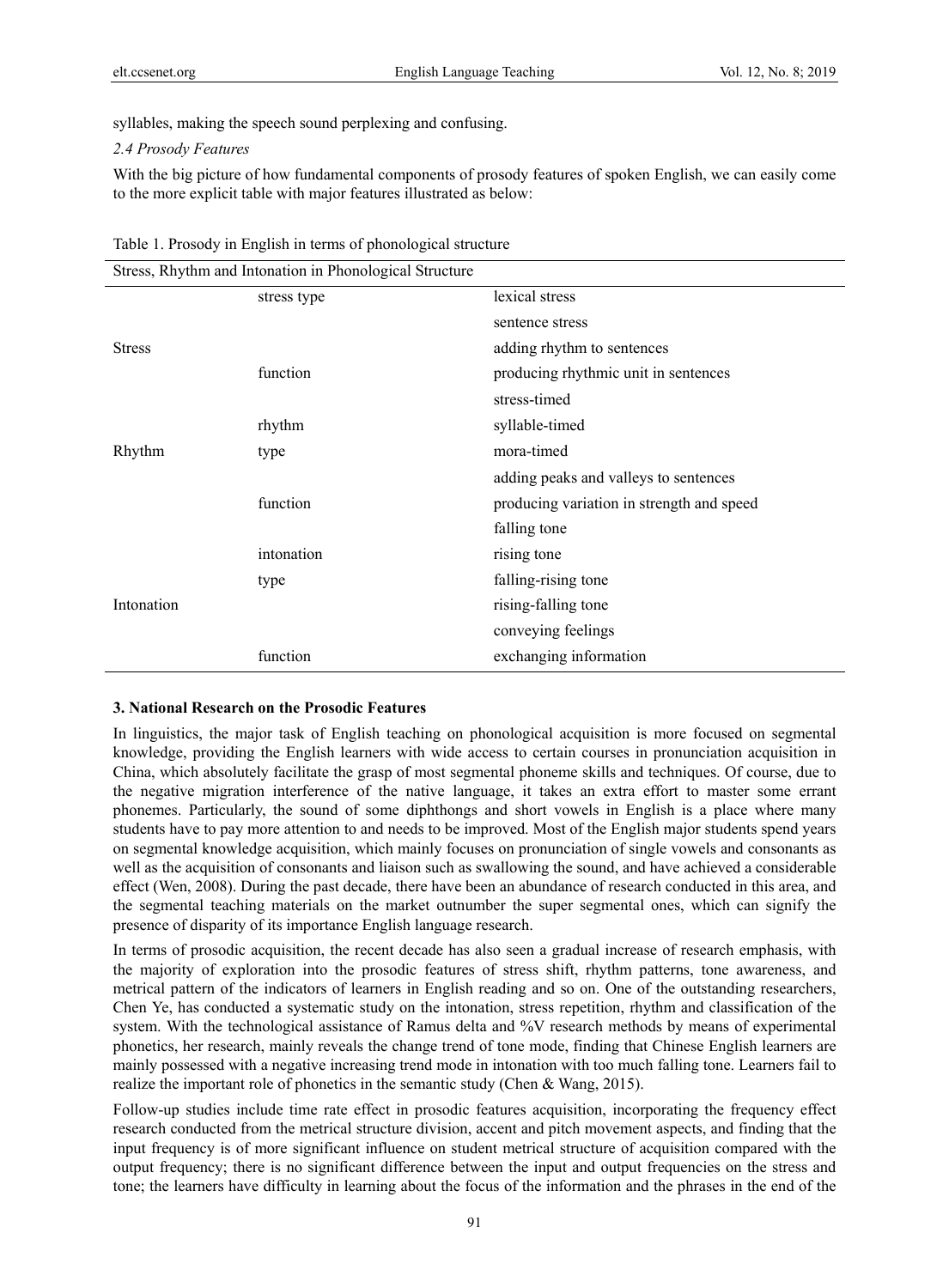sentences, as well as the time/place adverbials at the end of the sentences. The study also illustrates the need to strengthen the explicit guidance of the rhythm of the English language to train the cadence of the students. In 2015, Chen and Wang also studied the stress characteristics of the phrase in English. With the help of speech corpus, they did massive experiment and study on dynamic and prepositional types of phrases, such as analyzing the stress characteristics of the study. What they have found is that there are many stress phenomena, especially the over-stress of the grammatical items. Therefore, they put forward the phrase stress as a necessity of explicit instruction in teaching and textbooks in China.

In addition, Wang (2013) has done some research on foreign prosoidic feature acquisition, in comparision with Chinese students language learning through English reading of non-English major students, discovering that there is a close correlation between the lack of intonation phrase markers and the failure of intonation phrase division, restricted by speech style and online production management. Meanwhile, Zhang (2017) from the three prosodic features (meaning group, language group of highlights and non- highlight) examined the rhythm pattern of discourse marker, while Xia and Mu (2008) also found that English learners are comparatively weaker in ability in border implied topic shift than English native speakers.

At the same time, from the perspective of negative transfer of mother tongue, the researchers examined how stress and intonation of Chinese language influenced English phonetic acquisition the from the supra segmental level, Chinese English language learners are prone to have rear stress in English vocabulary and have the tendency to stress on the second syllable, due to the unconscious influence of Chinese double syllable words' "rear stress".

#### **4. Problems and Thoughts That Exist**

Currently, the nationwide suprasegmental feature acquisition research, mainly concentrates on the reading of corpus analysis. Having experienced a long process in prosodic analysis, the research methods and approaches of the study have dramatically improved with hierarchy and the improved level has been noticeable in all over the country (Abercrombie, 1967). However, in addition to the diachronic study, today's study on prosodic feature is mainly characterized with the corpus-based study, experimental analysis, comparative analysis of multiple features.

The existing problems are obvious, despite the remarkable achievements we have gained in recent decades in the study of phonology. In almost 20 years, researchers are more concentrated on the findings of second language speech acquisition, with the assistance of corpus analysis from all the parameter characteristics of prosodic features, while the dynamic study of teaching rhythm acquisition appearing inadequate; ranging from the strategy research of metrical acquisition to how to overcome the negative transfer of mother tongue and to acquire English rhythm, all of which seem to be far from inadequate (Rosenberg & Hirschberg, 2010). Therefore, the work of promoting real dynamic research on second language prosodic features acquisition seems to be inevitable and should be implemented immediately.

Additionally, the research methods also need to be improved and updated further. First, case study and the study of the longitudinal study are relatively small in quantity and low in quality, so it results in the some related difficulty in explanation of prosodic acquisition and development in an effective way. Second, despite the fact that experimental phonetics research methods and corpus linguistics research methods recently became popular, it is still limited in certain research phase, and requires to be implemented in a large scale, such as with the help of the use of a variety of voice software (researched Analyzer, Praat, ToBI, etc.), it can make speech visualized for every individual language learner. Additionally, The rhythm of the recessive characteristics acquisition such as BetterAccent Tutor voice software can make the implicit knowledge to be more explicit, strengthening learners' the intuitive understanding of supra segmental acquisition, but this demands a multitude of mixed ways of research to verify the performance and to give more scientific explanation to the second language rhythm acquisition (Frances & Marianna, 2018). Last but not least, the majority of the research analysis is based on corpora for reading materials instead of being on the listener-oriented and more natural materials, in which readers are not natural and far from the autonomous discourse with the natural rhythm, therefore, expanding the scope of the corpora research really deserves further study and numerous hard work.

#### **5. Strategies for Teaching English Prosody**

Having learnt the current prosodic teaching insufficiency in China, some efficient and effective teaching activities are the introduced, closed accompanied with the main prosodic features (stress, rhythm & intonation).

#### *5.1 Theoretical Training*

With the theoretical knowledge of prosody, students are more likely to develop their suprasegmental production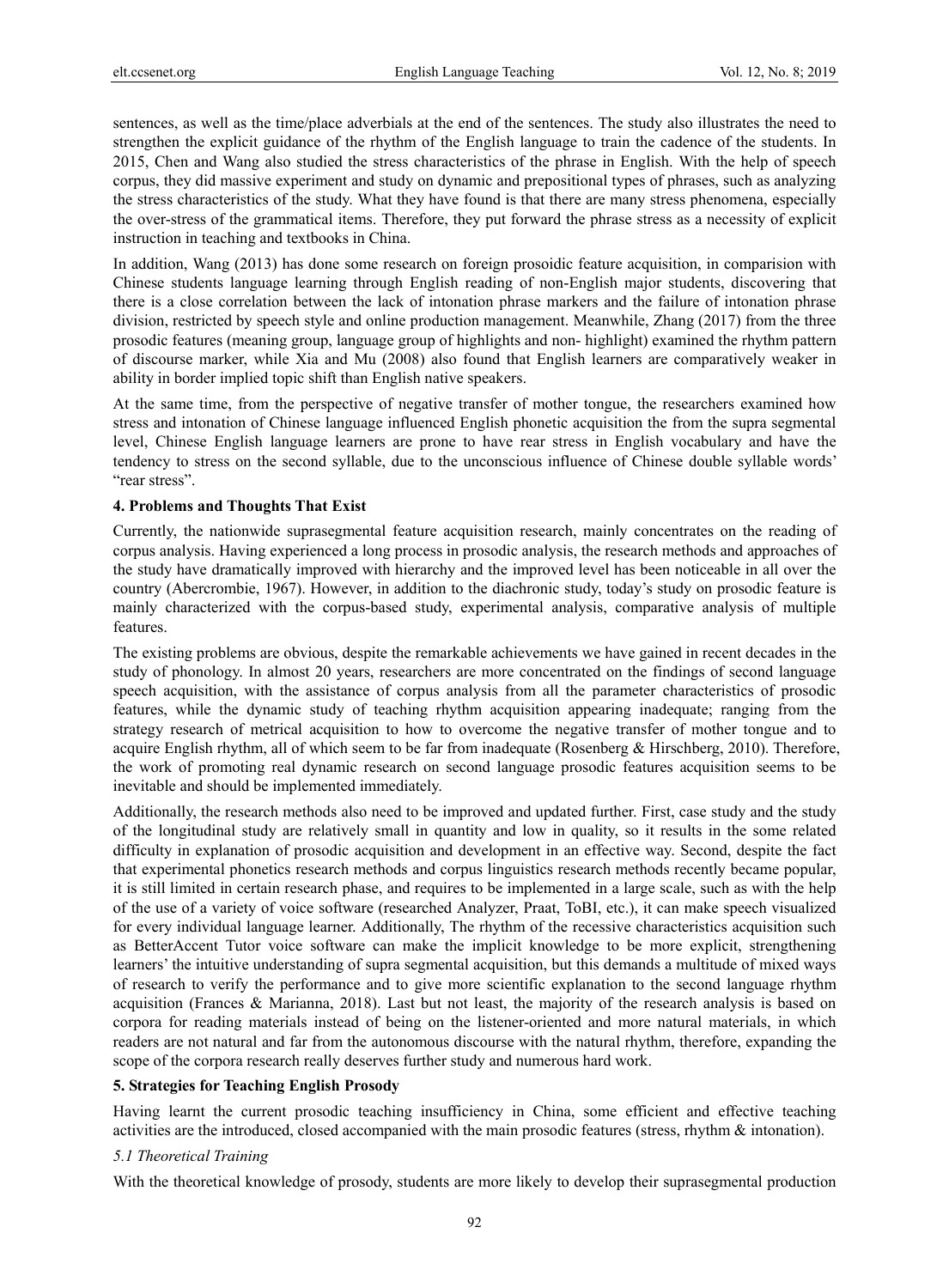and perception in spoken English, and with an abundance of practice and effort, learners are expected to shadow speaking on day-to-day basis by following and imitating native speakers from different ways, like with the digital help or real life pair or group work. Gradually, they can cultivate the growing sense of awareness of stress and distress, rhythm, intonation and other prosodic features in oral communication with the immersed authentic materials.

Chinese English learners can develop their awareness to divide the sentences into various thought groups accordingly, then focus on the stressed words and syllables which commonly carry more content meanings, such as nouns, adjectives, verbs and so forth. Among the content words, the primary stress and second stress are dropped on the particular syllables and it is noticed that the loudest syllables with the prominent peak should be considered as the core of the thought group when delivered.

It is necessary for Chinese English learners to participate more in the prosodic material activities, with a purpose of reducing the vowels in unstressed syllables and developing the habit of authentic rhythm of English as native speakers. Though imitation and repetition in reading, students can enjoy and learn to speak as natives. Meanwhile, musical materials can also be a great help for prosody learning due to their great similarity in the internal relation with one another, ranging from Jazz and chants to poems and jokes, all of which are taken as effective ways to practice and improve for English fluency (Timo, Tim, & Jennifer, 2019). This may explain why students who are talented in music tend to show an edge in terms of English prosodic performance with better sense of rhythm of music and rhythm of language. In addition, more exposure to videos of English programs, such as some live radio programs, BBC, VOA on the internet or apps can also facilitate students' acquisition of prosodic features and performance by shadowing and imitating intonation.

In addition to enhancement of students' awareness of English prosody, teachers also need to raise their awareness in distinguishing the difference between Chinese and English languages. The application of Chinese sound rules into English language learning can only disrupt and interfere with the real English prosody acquisition. The ignorance of intonation in spoken English and the interference of their mother tongue in terms of intonation and sentence stress can really affect the meaning of the speech, even changing speaker's intention or attitude in oral communication (William, Tong, & Kate, 2016). Tonicity makes Chinese students sometimes accent the wrong syllables or on the unstressed words. Therefore, in order to improve their falling-tone intonation and inaccurate delivery of speech in prosody need great efforts in different levels of English learning in China.

#### *5.2 Visual Aid*

In order to visualize this intangible learning process, making it easier for English learners to acquire the distinctive features in speech from the written language, some vivid pictures and drawings can be utilized to show the variations in prosody, facilitating students to form a much more concrete idea of prosodic acquisition. Therefore, learners can consciously divide the whole oral sentences into several individual thought groups according to the meaning, in each of which they can spot out the content words and function words with different musicality in speech.

Visualization of the prosodic features can help learners to develop the awareness of perception of intonation to improve their understanding of the prosody both at sentences and discourse level. By reading aloud the prosodic material and distress the unstressed syllables, English learners can gradually form the right way of speaking English with more appropriate prosodic features.

#### *5.3 Computer-Assisted Software*

In the information age, English learners have wide and easy access to a variety of software applications to facilitate their acquisition, and it is also true with the prosodic acquisition. One of the common available speech-visualization computer tools which is quite prevalent in language learning can be utilized contextually. Generally, the well-known application of Praat for the teaching and learning phonology, both for segmental and suprasegmental pronunciation, is quite effective and widely accepted in the circle.

#### **6. Summary**

In order to sound more like natives, fundamental prosodic features play a cardinal significant role in oral English, while the China English with the monotone can easily reveal our identity and even affect the accuracy of oral communication. Phonetics, as a branch of linguistics, should be taken as the core, expand to the periphery, and conduct research with other branches of linguistics (such as syntax, pragmatics), or should be applied through more interdisciplinary research with various branches of linguistics (such as psycholinguistics and cognitive linguistics).

All in all in order to improve their prosodic ability in English, students are encouraged to speak stressed syllable